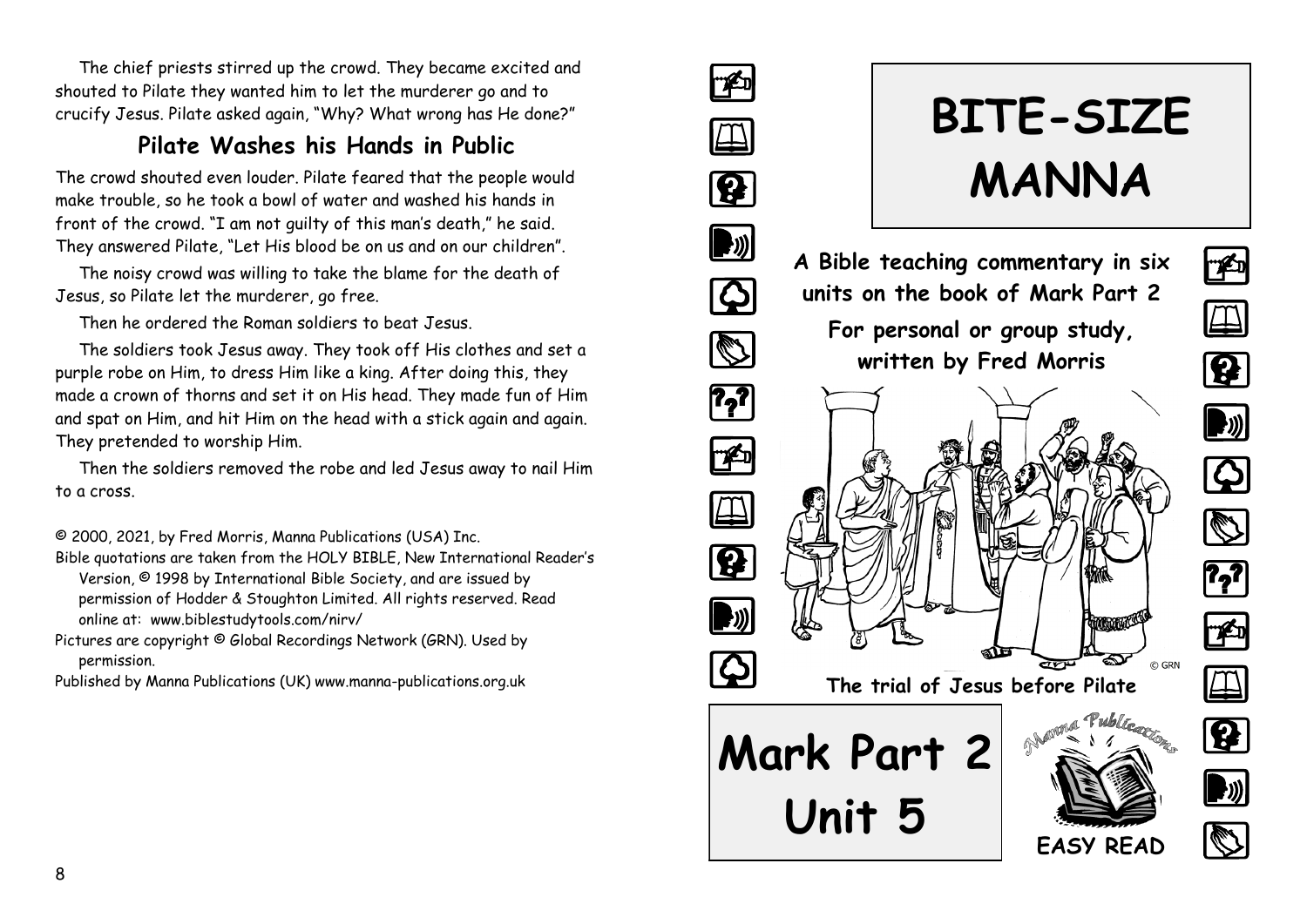## **Unit 5: Chapters 14:22 to 15:20. Remember Me**

While they were eating, Jesus took the bread. He gave thanks and broke it. He gave it to His disciples and said, "This is My body given for you," He said. "Do this to remember Me".

Then He took the cup saying, "This cup is the New Covenant in My blood, which is poured out for you". He gave thanks and handed it to them. All of them drank from it.

When Judas had eaten some of the meal with them, he went out.

Jesus again told the disciples about His crucifixion, as well as His resurrection and ascension. Soon they would see His enemies put Him to death.

From this day on they would remember the Passover supper as the Lord's Last Supper. They would remember the meaning of the bread and the wine, also the lamb. They would remember their Messiah whose blood saved them from sin and eternal death. In this way, Jesus asked all His followers to remember His death when they shared bread and poured out wine together. Through it, God revealed the 'mystery of Christ': our sins are forgiven because Jesus suffered and took the punishment we deserve.

When we remember the Last Supper and the sacrifice of Jesus for us, we must also remember He is alive and His Spirit is at work with us today.

### **Jesus Warns the Disciples that They Will Fail Him**

Then Jesus warned the disciples that they would betray or deny Him before His resurrection:

- They would all run away;
- Jesus would die as it says in the Old Testament;
- Peter would say three times that he did not even know Jesus.

## **2** Mark Chapter 15

# **The Second Trial of Jesus by the Roman Governor**

The trial of Jesus went on all night. This was against the Jewish law. They tied Jesus up and led Him away to Pilate, the Roman governor of the region of Judea. It was very early in the morning. Only Pilate could give permission for someone to be crucified and put to death on a cross.

 The religious leaders told Pilate the complaints they had against Jesus. They said that:

- He told lies to the people.
- He told them not to pay taxes to the Romans.
- He called Himself a king.
- He said He was the Messiah, God's anointed One.

They spoke words of hate, but Jesus did not hate His enemies nor answer back.

Pilate wanted to know if Jesus had said that He was a king. "Are you the king of the Jews?" he asked Jesus. "Yes, it is just as you say," Jesus replied. Jesus made it clear to Pilate that He was not an ordinary earthly king.

The chief priests did not believe the truth about Him. Jesus said to Pilate, "The reason I came into the world was to teach and show the truth". Denying God's truth leads to rejecting God's Son. A nation that no longer teaches the truth to its people is easily destroyed from within.

Pilate could see that Jesus had not done anything wrong. He was amazed that Jesus was so calm.

It was a custom to let a prisoner go free at the Passover feast. Pilate could find no fault in Jesus so he wanted to let Him go. He asked the people to decide whom he should let go: a murderer, or Jesus, the innocent carpenter from Nazareth.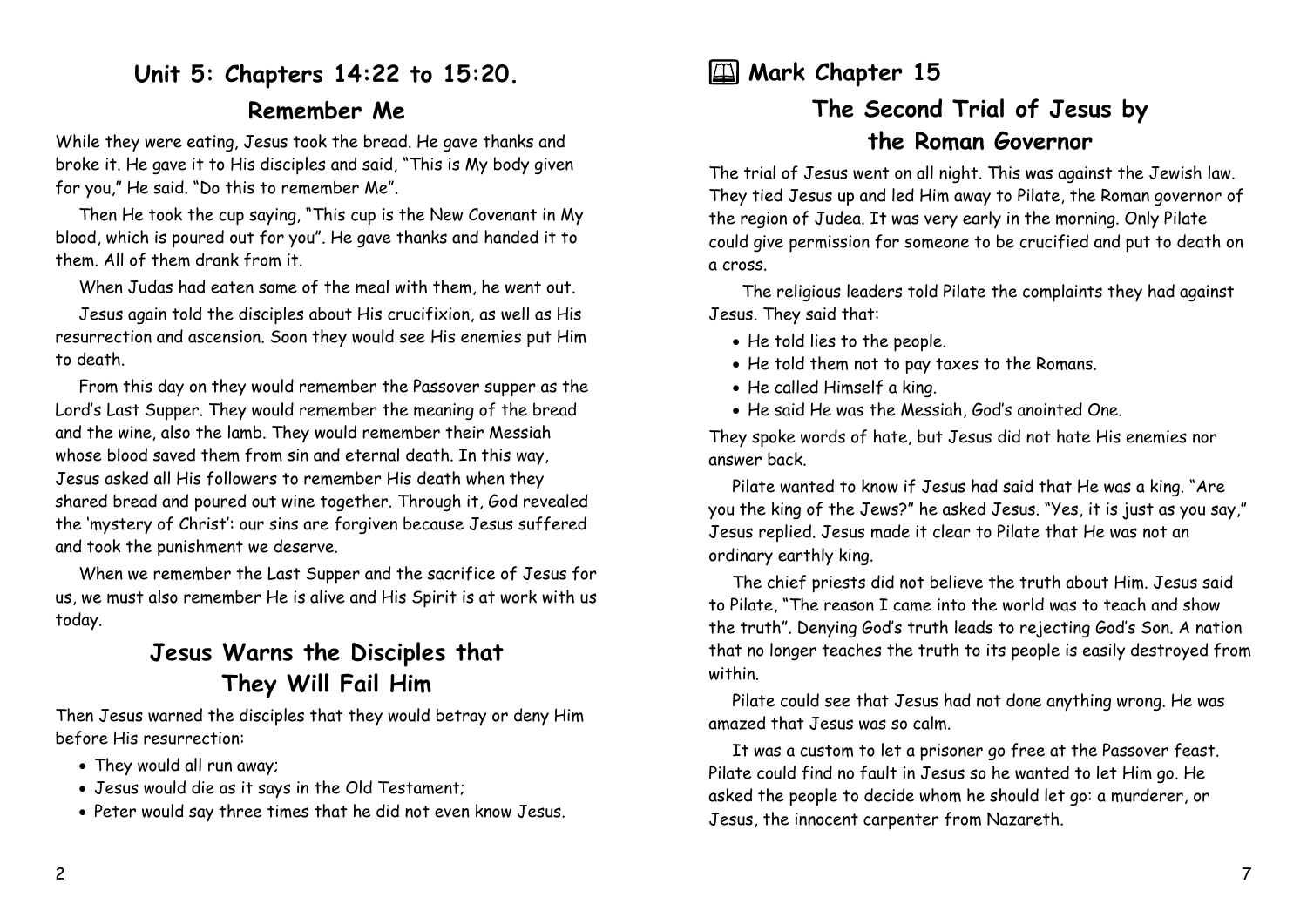Then some began to spit on Jesus. They put a cloth over His eyes and hit Him with their fists. They said, "Prophesy to us, Christ. Who hit You?" Then the guards took Him and beat Him.

We see how brave Jesus was. He knew why He had come into the world. "The Son of Man did not come to be served, but to serve others. He came to give His life as the price for setting many people free".

#### **The Testing of Peter**

Two stories ran side by side: (1) the trial of Jesus and (2) the testing of Peter and how he denied Jesus.

Peter was afraid and followed Jesus at a distance. When the soldiers took Jesus into the courtyard of the High Priest's house, Peter followed them. A servant girl came up to him and said, "You also were with Jesus."

Peter denied it. "I do not know what you are talking about" he said, and stood near the entrance door. The girl saw him there and said to those standing around, "This fellow is one of them." Peter denied it again.

Then others spoke to him. "You are from Galilee." Peter called down curses upon himself and swore an oath and said to them "I do not know this man!"

Then Peter heard a cock crow. He remembered Jesus had said, "Before the cock crows twice, you will say three times that you do not know me". He wept bitterly.

So, Judas betrayed Jesus, Peter denied Jesus and the other disciples ran away. All 12 disciples let Jesus down. Judas killed himself but the others were sorry and came back to Jesus. Jesus forgave Peter and the other ten disciples and used them to build His Church around the world. We read about this in the book of Acts.

• He would then come alive and meet them again in Galilee to explain everything.

The disciples could not fully understand these things until after they happened. Peter said to Jesus, "I may have to die with you but I will never say I do not know You".

 John, the disciple of Jesus, wrote down for us many of the things Jesus said at this time. Read them for yourself in John 14:1 to 17:25.

# **Jesus Prays and Suffers in the Garden**

Then Jesus led the disciples out across the river and into a garden on the Mount of Olives. Jesus often went to this garden to pray and He went there this last time to pray with great sadness.

"Sit here while I pray" He said. He went further on, to be alone with His Father and knelt down and prayed. He asked Peter, James and John to stay near Him. He was so sad He felt as if He was dying.

"Abba, Father," He said. "Everything is possible for You. Take this suffering from Me. But let what You want be done, not what I want". So Jesus obediently suffered and died for the sins of the world. He yielded to the will of His Father and died so that our sins could be forgiven.

If you have not asked Jesus to come into your heart as your personal Saviour, receive Jesus NOW so that His sacrifice will allow you to go to Heaven with your sins forgiven. His death and sacrifice of His blood have paid for your sins. And the sacrifice of Jesus on the cross has paid for the sins of all believers since that time. We will meet them in Heaven if we, too, believe that Jesus is the Son of God and our Saviour. Meanwhile, we faithfully serve others in our calling from God. We do this with joy and with suffering, knowing that the return of Jesus on Earth may happen soon.

Ask God to forgive your sins, because His Son Jesus died in your place. Do not forget that He took the punishment for sin that we all deserve.